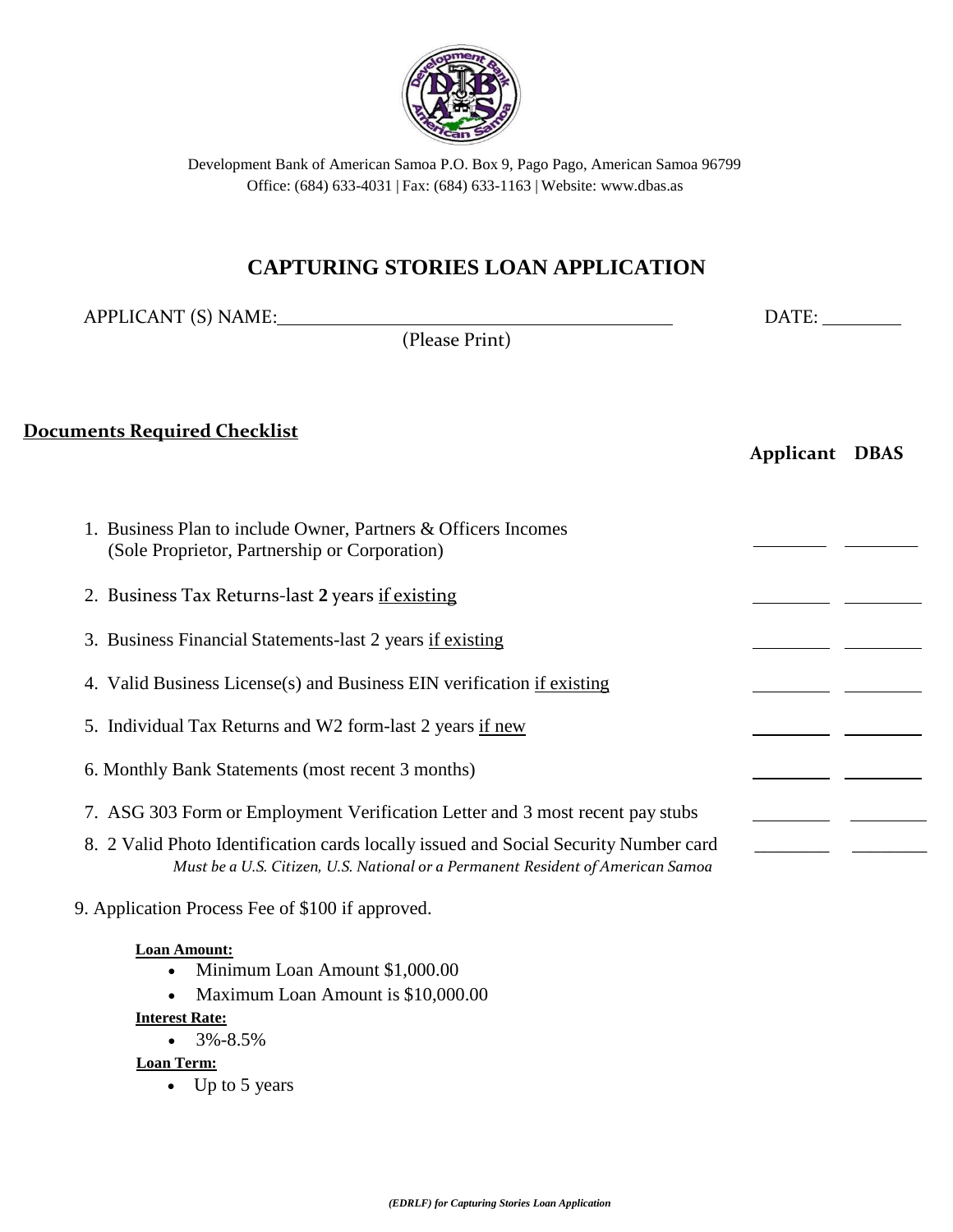

## **ECONOMIC DEVELOPMENT REVOLVING LOAN FUND (EDRLF) CAPTURING STORIES LOAN PROGRAM APPLICATION**

| Date:                            |                                                                          |      |                                          |                   |
|----------------------------------|--------------------------------------------------------------------------|------|------------------------------------------|-------------------|
| I.                               | <b>BUSINESS INFORMATION</b>                                              |      |                                          |                   |
| Name of Business:                |                                                                          |      |                                          |                   |
| Trade Name, if different:        |                                                                          |      |                                          |                   |
| Address:                         |                                                                          |      |                                          |                   |
|                                  | <b>Street</b>                                                            | City | <b>State</b>                             | Zip               |
| Phone Number:                    |                                                                          |      | Date Business Established:               |                   |
| Type of Business:                |                                                                          |      |                                          |                   |
| Corporation                      | Year Chartered:                                                          |      | State:                                   |                   |
| Partnership                      | Number of Partners:                                                      |      |                                          |                   |
| Sole Proprietorship              |                                                                          |      |                                          |                   |
|                                  |                                                                          |      |                                          |                   |
|                                  | Type of Business (product produced or service provided:                  |      |                                          |                   |
|                                  |                                                                          |      |                                          |                   |
| Employer ID Number:              |                                                                          |      |                                          |                   |
|                                  |                                                                          |      |                                          |                   |
|                                  | Name of Principal in Charge: 1986                                        |      | Title:                                   |                   |
|                                  | List all Owners, Partners, Stockholders with 25% or more interest and/or |      |                                          |                   |
|                                  |                                                                          |      |                                          |                   |
| Name                             | Address                                                                  |      |                                          | Social Security # |
| Name                             | Address                                                                  |      |                                          | Social Security # |
|                                  |                                                                          |      |                                          |                   |
| Name                             | Address                                                                  |      |                                          | Social Security # |
| Number of Employees:             |                                                                          |      |                                          |                   |
| <b>Business Background</b><br>Π. |                                                                          |      |                                          |                   |
| Name of Affiliated Firms:        |                                                                          |      |                                          |                   |
| History:<br>Start-Up Date:       |                                                                          |      | Number of Years of Continuous Operation: |                   |
|                                  |                                                                          |      |                                          |                   |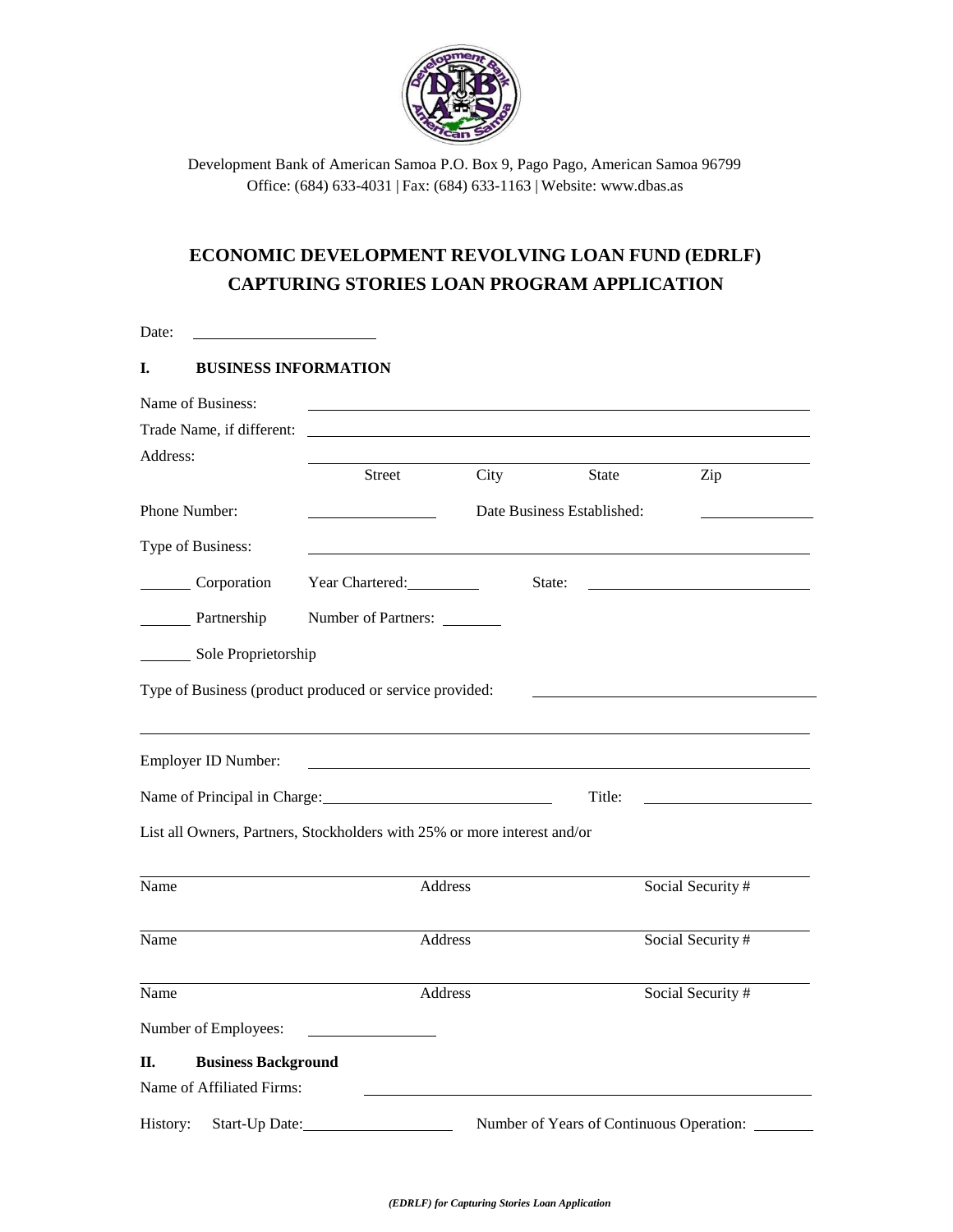

Change in Products or Services:

Other Information:

## **Acknowledgement**

I/We authorize the DBAS, ASG/DOC and its agents to conduct a credit investigation for the purpose of this loan.

I/We certify that financing is not otherwise available at terms that would reasonably assure the success of business project.

I/We certify that the business is not relocating outside of the Territory of American Samoa.

I/We certify that the information in this application, and all attached statements, is true and correct to the best of our knowledge.

Borrower: Date:

Borrower: Date:

Borrower: Date: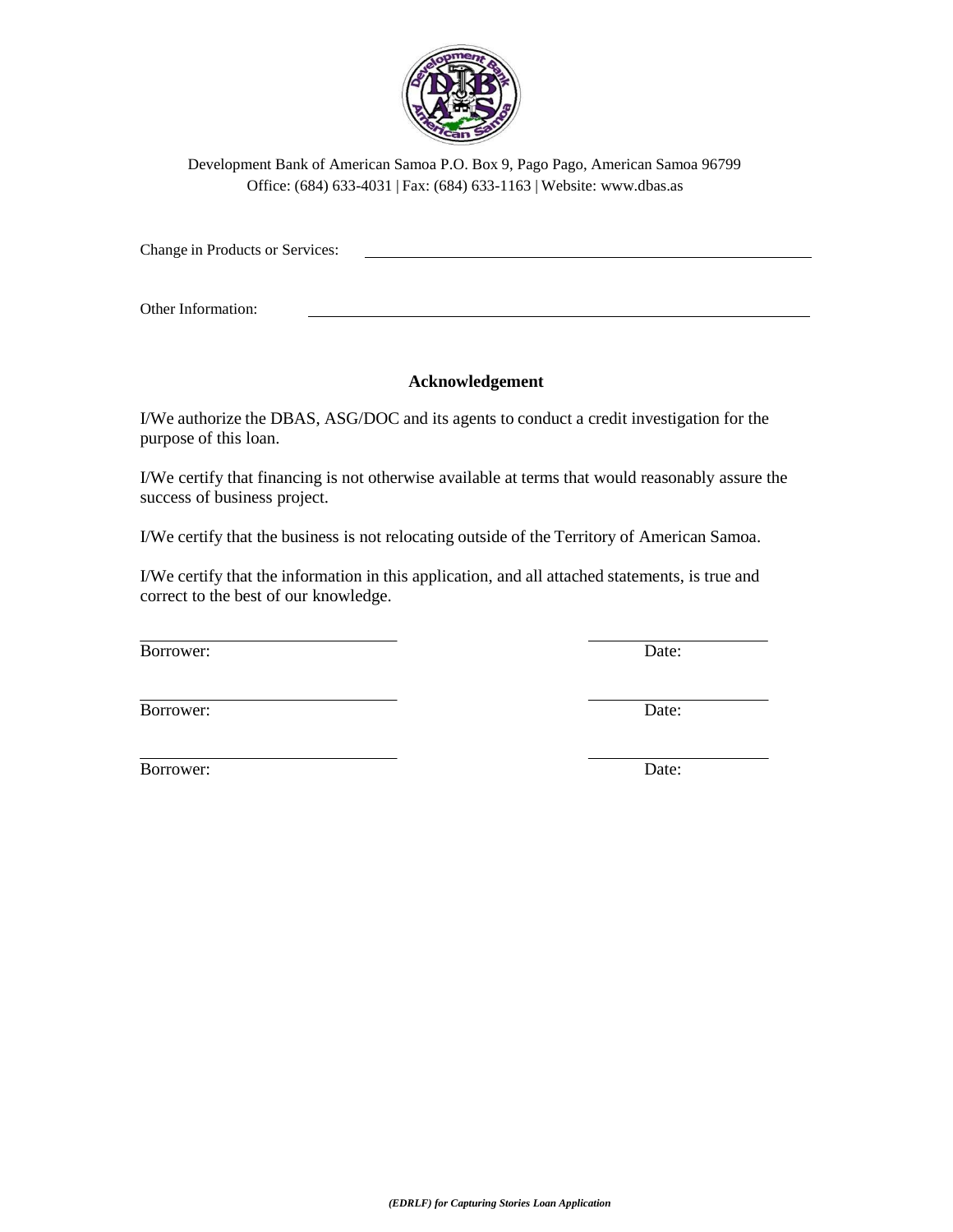

### **Personal Financial Statement**

This statement applies as indicated by the following checked box:

I am applying for separate individual credit in my name only and will be relying on my own income or assets and not the income or assets of another person to repay the credit requested. Only Sections 1, 3, and the reverse will be completed.

We are voluntarily applying jointly for credit and are providing information on all of our separate and jointly owned assets and income.

If we are the spouses of each other, we will complete all Sections including personal information about both spouses in Sections 1 and 2 and our separate and jointly owned assets and income in Section 3 and the reverse. If we are not the spouses of each other, each of us will complete Sections 1, 3 and the reverse of separate Personal Financial Statement forms.

This Statement relates to my separate individual guaranty of other person(s) or corporation and I will complete only Sections 1, 3 and the reverse.

This Statement relates to our joint guaranty, which will be signed voluntarily by me and my spouse, guarantying the indebtedness of other person(s), partnership(s) or corporation(s) and all sections will be completed including personal information about my spouse in Section 2 and our separate and jointly owned assets and income in Section 3 and the reverse. If this Statement relates to a joint guaranty, which will be signed voluntarily by me and another person other than my spouse, guarantying the indebtedness of other person(s), each of us will complete Sections 1, 3 and the reverse of separate Personal Financial Statement forms.

*Note: The "Assets" portion of this Statement normally lists only that property that is owned entirely by the person(s) signing the Statement. If I include assets co-owned with others, I will indicate the name(s) of the co-owner(s) and the type of co-ownership, that isjoint tenancy, tenancy in common or tenancy by the entirety. My spouse will sign only when he/she is also completing this form.*

|                          | <b>SECTION 1- PERSONAL INFORMATION - Applicant/Guarantor</b> |                          | <b>SECTION 2 - PERSONAL INFORMATION - Co-Applicant</b> |
|--------------------------|--------------------------------------------------------------|--------------------------|--------------------------------------------------------|
| Name:                    |                                                              | Name:                    |                                                        |
| Address:                 |                                                              | Address:                 |                                                        |
| Position or Occupation:  | How Long:                                                    | Position or Occupation:  |                                                        |
| <b>Business Name:</b>    |                                                              | <b>Business Name:</b>    |                                                        |
| <b>Business Address:</b> |                                                              | <b>Business Address:</b> |                                                        |
| Social Security No:      | Age:                                                         | Social Security No:      | Age:                                                   |
| Home No:                 |                                                              |                          |                                                        |
| Business No:             | Business/Cell:                                               | Home No:                 | Business/Cell:                                         |
| Fax No:                  | Email:                                                       | Fax No:                  | Email:                                                 |

#### **SECTION 3 - STATEMENT OF FINANCIAL CONDITION AS OF:**

| <b>ASSETS</b>                        | <b>LIABILITIES</b>                               |  |  |  |
|--------------------------------------|--------------------------------------------------|--|--|--|
| Cash with ANZ:                       | Loans Payable - Secured & Unsecured:             |  |  |  |
| Cash with BOH:                       |                                                  |  |  |  |
| Cash with Other Banks:               |                                                  |  |  |  |
|                                      |                                                  |  |  |  |
| Accounts & Notes Receivable:         | Accounts Payable:                                |  |  |  |
| Marketable Securities:               | Charge Accounts:                                 |  |  |  |
| <b>Investment in Own Business:</b>   | Other:                                           |  |  |  |
| Life Insurance-Cash Value:           | <b>Unpaid Taxes:</b>                             |  |  |  |
| Value of Residence:                  | Residence Mortgages Payable:                     |  |  |  |
| <b>Other Real Estate:</b>            | Other Real Estate Mortgage Payable:              |  |  |  |
|                                      | <b>Installment Accounts:</b>                     |  |  |  |
| Automobiles: Make, Model & Year:     | Loans on Life Insurance:                         |  |  |  |
| Make, Model & Year:                  | <b>Other Liabilities:</b>                        |  |  |  |
| Title in the name of:                |                                                  |  |  |  |
| Other Personal Property & Furniture: |                                                  |  |  |  |
| Other Assets:                        | <b>TOTAL LIABILITIES:</b>                        |  |  |  |
|                                      | NET WORTH (Total Assets less Total Liabilities): |  |  |  |
| <b>TOTAL ASSETS:</b>                 | <b>TOTAL LIABILITIES NET WORTH:</b>              |  |  |  |

| <b>INCOME</b> | NTHLY PAYMENTS |
|---------------|----------------|
| <b>MONTH'</b> | <b>MON</b>     |
|               |                |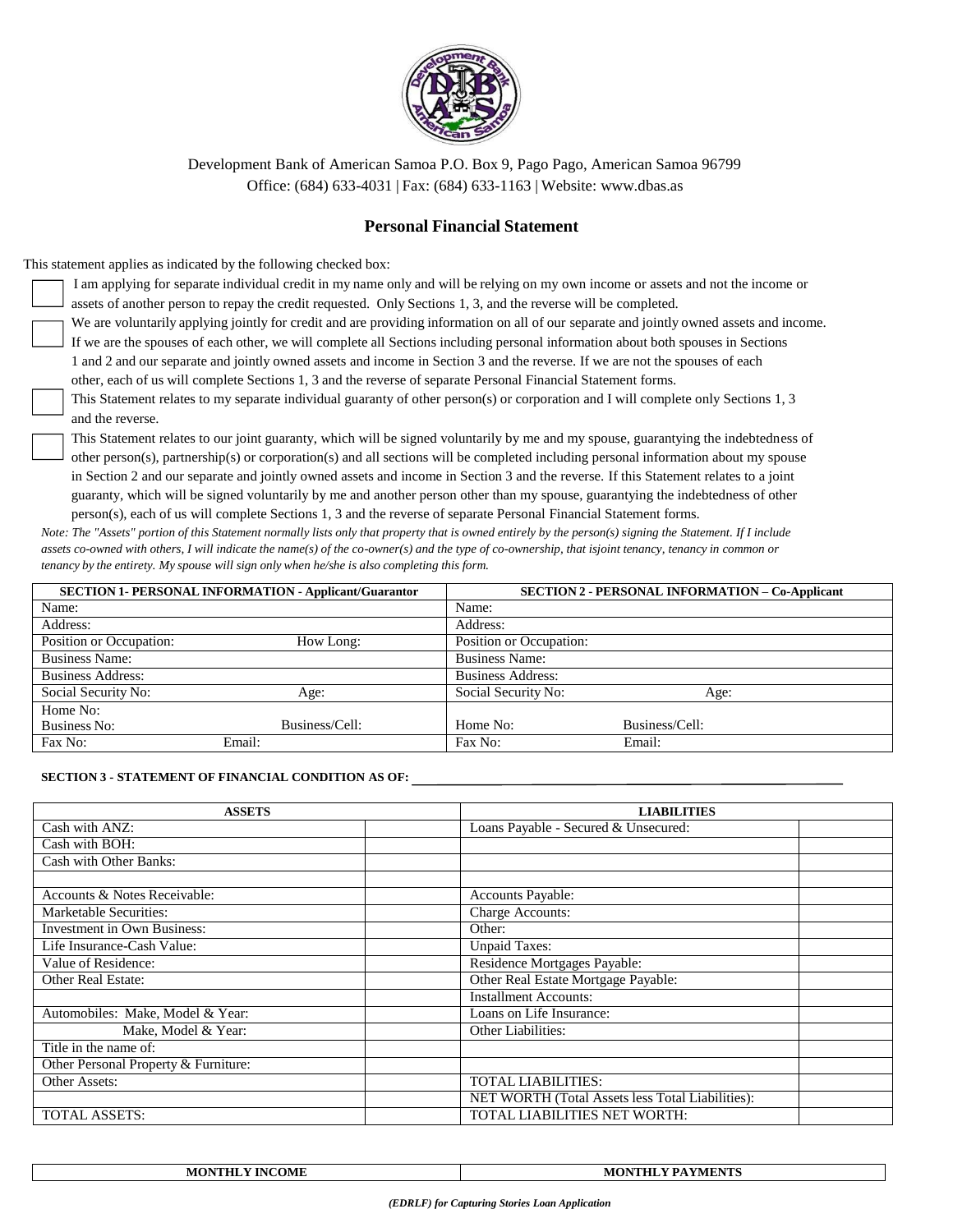

| <b>Applicants Gross Salary:</b>          | Rent or Mortgage:             |
|------------------------------------------|-------------------------------|
| Overtime (constant & regular recurring): | Note Payments:                |
| <b>Bonus or Commissions:</b>             | Charge Accounts:              |
| Dividends & Interest:                    | Installment Loan:             |
| Rents:                                   | Loans on Life Insurance:      |
| Other (detailed):                        | <b>Local Income Taxes:</b>    |
|                                          | <b>Insurance Premiums:</b>    |
| SUBTOTAL - APPLICANT:                    | Alimony, Child Support, etc:  |
| SPOUSE'S GROSS SALARY (optional)         | Other Fixed Monthly Payments: |
| OTHER (detailed):                        |                               |
| <b>SUBTOTAL - SPOUSE:</b>                |                               |
| <b>TOTAL INCOME:</b>                     | <b>TOTAL PAYMENTS:</b>        |

### **SCHEDULE A. REAL ESTATE RESIDENCE** (Title to all real estate listed is in my name solely and unencumbered, except as noted)

| Location and<br>Description: | Title Held in<br>Name of: | Date<br>Acquired: | Original<br>Purch Price: | Market<br>Value: | Monthly<br>Payment: | Balance of<br>Mortgage: | Loan<br>Number: | To Whom<br>Estate is<br>Payable To: |
|------------------------------|---------------------------|-------------------|--------------------------|------------------|---------------------|-------------------------|-----------------|-------------------------------------|
|                              |                           |                   |                          |                  |                     |                         |                 |                                     |
|                              |                           |                   |                          |                  |                     |                         |                 |                                     |
|                              |                           |                   |                          |                  |                     |                         |                 |                                     |
|                              |                           |                   |                          |                  |                     |                         |                 |                                     |

#### **SCHEDULE B. LIFE INSURANCE**

| Company<br>Name: | Agent<br>Name: | Policy<br>Number: | Amount of<br>Policy: | Cash<br>Value: | Loan Against<br>Policy: | Beneficiary: | To Whom<br>Policy is<br>Assigned: |
|------------------|----------------|-------------------|----------------------|----------------|-------------------------|--------------|-----------------------------------|
|                  |                |                   |                      |                |                         |              |                                   |
|                  |                |                   |                      |                |                         |              |                                   |
|                  |                |                   |                      |                |                         |              |                                   |
|                  |                |                   |                      |                |                         |              |                                   |

#### **SCHEDULE C. LOAN'S PAYABLE**

| Name & Address of<br>Holder/Note: | Loan<br>Number: | Original<br>Loan Amt: | Current<br>Balance: | Terms of<br>Repayment: | Maturity<br>Date: | Description of Assets Pledged: |
|-----------------------------------|-----------------|-----------------------|---------------------|------------------------|-------------------|--------------------------------|
|                                   |                 |                       |                     |                        |                   |                                |
|                                   |                 |                       |                     |                        |                   |                                |
|                                   |                 |                       |                     |                        |                   |                                |
|                                   |                 |                       |                     |                        |                   |                                |